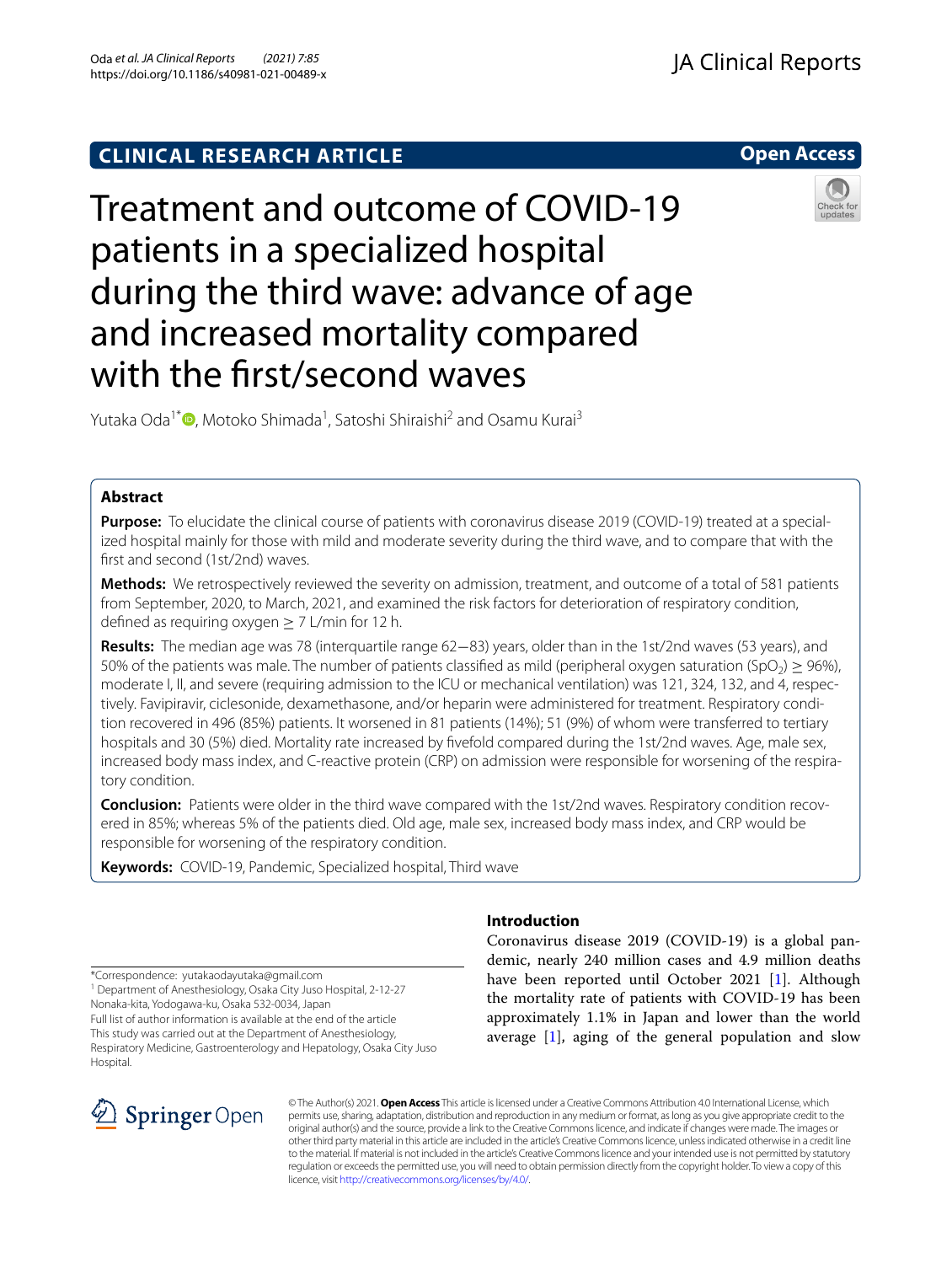progress of vaccination at the study period are potential risk factors for its rapid prevalence [[2\]](#page-6-1).

Our hospital received more than 1600 patients as a specialized hospital for COVID-19 since May, 2020. After publication of our report regarding the frst and the second waves of COVID-19 outbreak before September, 2020  $[3]$  $[3]$ , there have been three larger waves  $[4]$  $[4]$ , characterized by the predominance of variants of severe acute respiratory distress coronavirus 2 (SARS-CoV-2) with higher transmissibility than the pre-existing one, and an increase of the number of elderly patients [[4,](#page-6-3) [5\]](#page-6-4), which made the medical system in crisis  $[6-8]$  $[6-8]$ . Although epidemiological information on the COVID-19 outbreak has been disseminated by the government as well as by each prefecture in Japan  $[4, 9]$  $[4, 9]$  $[4, 9]$  $[4, 9]$ , there is a paucity of data from the viewpoint of hospitals [\[3](#page-6-2), [10](#page-6-8), [11](#page-6-9)], which will provide new insight into and a better guidance for managing the admission and transfer of patients during the COVID-19 pandemic. In this study, we retrospectively analyzed the clinical characteristics of patients with confrmed COVID-19 in our hospital in the third wave, elucidated the causes of deterioration of the respiratory condition, and examined the diferences with those during the previous outbreaks.

# **Methods**

This is a retrospective, observational study at Osaka City Juso Hospital, the frst hospital in Japan dedicated to COVID-19 patients with a maximum capacity of 70 patients. After obtaining approval from the institutional ethics committee (No. 2-A17, March 2, 2021), all patients who were admitted to our hospital from September 15, 2020, to March 2, 2021, almost corresponding to the third wave of COVID-19 pandemic, were included in this study. Written informed consent from each patient was waived by opting out. Classifcation of severity and treatment followed the direction by the Ministry of Health, Labour and Welfare [[12\]](#page-6-10), where mild, peripheral oxygen saturation (SpO<sub>2</sub>)  $\geq$  96%, with no respiratory symptoms or coughing only, no shortness of breath; moderate I (patient does not suffer respiratory failure),  $93\% < SpO<sub>2</sub>$ < 96%, with shortness of breath and pneumonia fndings; moderate II (patient suffers respiratory failure),  $SpO<sub>2</sub>$  $\leq$  93% and oxygen administration is required; severe, requiring admission to the ICU or mechanical ventilation. All data were collected from the electronic hospital information system as reported previously [\[3](#page-6-2)], the last follow-up date was April 2021.

## **Statistical analysis**

No statistical sample size calculation was performed a priori owing to the nature of the study. We defned improvement as a reduction of the severity from moderate I or II on admission to mild. Patients' condition was also construed as being improved if they satisfy the criteria for discharge as suggested by the Ministry of Health, Labour and Welfare [\[12](#page-6-10)]. We defned worsening as  $SpO<sub>2</sub>$  decreasing to < 93% with inhalational oxygen at 7 L/min for > 12 h, which requires transfer patients to other hospitals for intensive treatment.

Statistical analyses were performed by SigmaPlot 12 (Systat Software Inc., San Jose, California, USA). Continuous variables are presented as median (range), if not specifed. Categorial variables are presented as frequency (percentage). Categorical data of the severity and outcome among the three age groups (young,  $<$  40; middleaged, 40−69; elderly, ≥ 70 years); those between the frst and second (1st/2nd) and third waves were analyzed by chi-square test or Fisher's exact text. For univariate comparisons between patients with improved and worsened respiratory condition, between those during the 1st/2nd and third waves, Mann-Whitney's *U* test was used. Duration of hospitalization among the three age groups was analyzed by Kruskal-Wallis test, followed by Dunn's multiple comparisons.  $P < 0.05$  was regarded as statistically signifcant. Explanatory factors were included in multiple logistic regression if *p* values were < 0.20 by univariate analysis.

# **Results**

#### **Profles**

A total of 581 patients were admitted. Median age was 78 (interquartile range {IQR}, 62−83; range 18−100 years) and 50% was male (Table [1](#page-2-0)). Median age was significantly higher  $(P < 0.001)$ , and the proportion of male patients was significantly smaller  $(P = 0.04)$  compared with those in the 1st/2nd waves  $[3]$  $[3]$  $[3]$ . The number of patients classifed as mild or moderate I severity requiring no supplemental oxygen was 445 (77%,  $n = 121$  and 324, respectively) including 20 pregnant women, and the remaining 136 patients were accompanied with moderate II or severe respiratory condition on admission ( $n = 132$ ) and 4, respectively, Tables  $1$  and  $2$ ). The proportion of the number of patients classifed as mild and severe condition was decreased  $(P = 0.01$  and  $< 0.001$ , respectively), while that with moderate I severity was increased  $(P =$ 0.005) in the present study compared with the 1st/2nd waves. There were significant differences in the severity among the 3 age groups. Severity in middle-aged (40−69 years) and elderly ( $\geq 69$  years) patients were significantly different from that in young ( $\leq$  40 years) patients ( $P$  < 0.001 for both, Table [2](#page-2-1)).

More than 80% of the patients had been staying in their homes or nursery homes before admission to our hospital (Table [1\)](#page-2-0). Among the 72 patients who had been staying in other hospitals, 29 were transferred for treatment of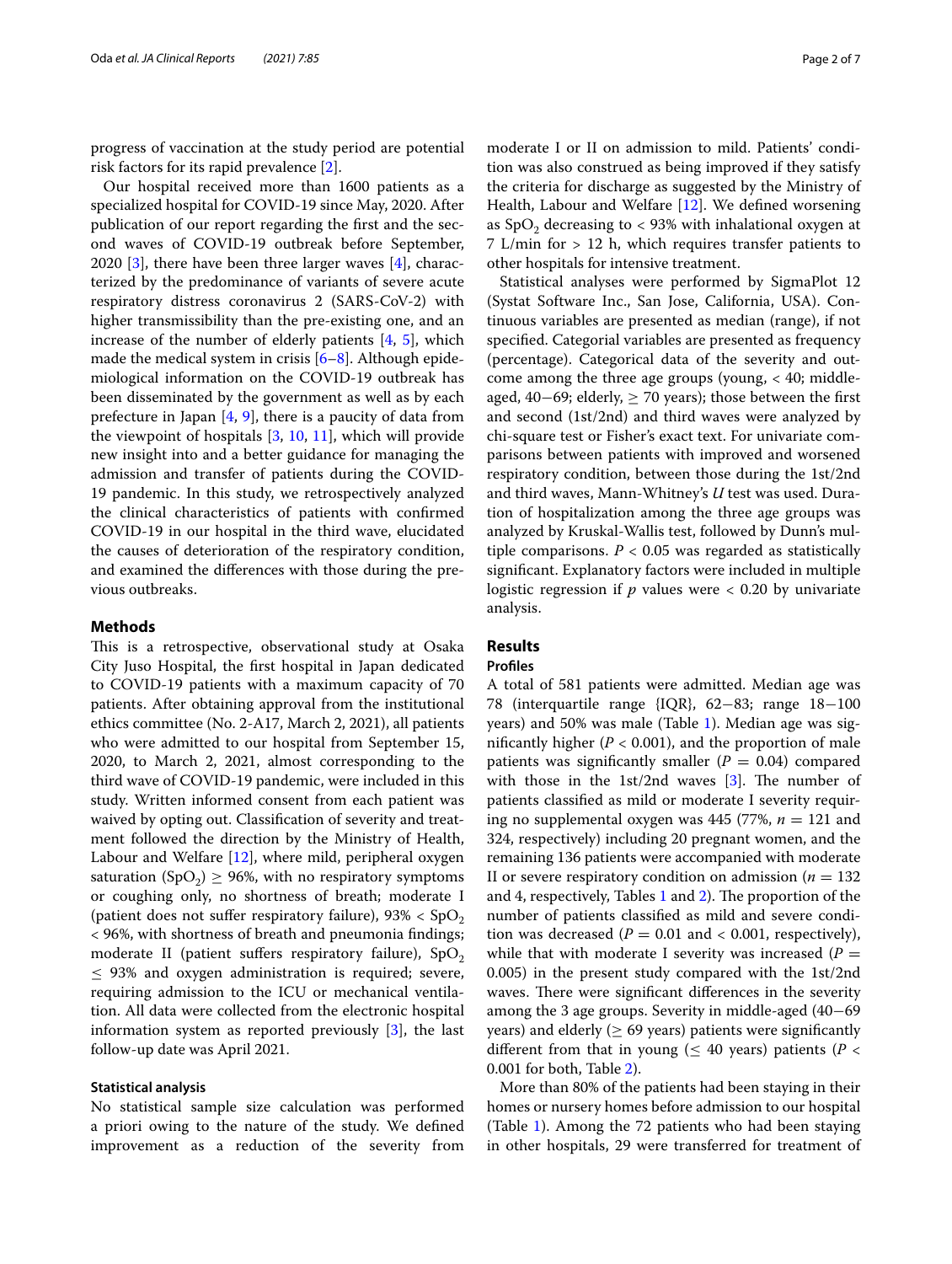# <span id="page-2-0"></span>**Table 1** Characteristics of patients with COVID-19 in the 1st/2nd and the 3rd waves

|                                                                | 1st/2nd waves              | 3rd wave                         |
|----------------------------------------------------------------|----------------------------|----------------------------------|
| Number of patients                                             | 300                        | 581                              |
| Age ([IQR], range)                                             | $53 ([33 - 72], 15 - 100)$ | 78 ([62-83], 18-100)***          |
| Male/female                                                    | 171/129 (57/43)            | 289/292* (50/50)                 |
| Severity (mild/moderate l/moderate ll/severe)                  | 85/138/61/16 (28/46/20/6)  | 121/324/132/4 (21*/55**/23/1***) |
| Elapsed time from onset to hospitalization ([IQR], range)      | $7([4-9], 1-44)$           | $4([2-7], 0-32)$ ***             |
| Pre-transportation site (homes/hotels/nursery homes/hospitals) | 206/16/16/62 (69/5/5/21)   | 395/32/82/72 (68/6/14***/12**)   |
| Duration of hospitalization ([IQR], range)                     | $10([7-15], 1-85)$         | $11([8-15], 1-49)$               |
| Prognosis (recovery/unchanged/worsened/died)                   | 276/3/18/3 (92/1/6/1)      | 496/4/51/30 (85**/1/9/5)         |

Data are expressed as the number of patients (percentage) or median ([25−75% interquartile range], range). 1st/2nd waves include patients admitted from March 25 to September 14, 2020. 3rd wave includes patients from September 15, 2020, to March 2, 2021. Data during the 1st/2nd waves were from reference no. 3 \**p* < 0.05, \*\**p* < 0.01, \*\*\**p* < 0.001 compared with the 1st/2nd waves

<span id="page-2-1"></span>**Table 2** Severity on admission, duration of hospitalization, and outcome of the three age groups

| Age       | Severity on admission |           |           |             | Duration of hospitalization (days) | Outcome                  |           |          |         |             |
|-----------|-----------------------|-----------|-----------|-------------|------------------------------------|--------------------------|-----------|----------|---------|-------------|
|           | Mild                  | МI        | M II      | Severe      | Total (%)                          |                          | Improve   | Unchange | Worsen  | <b>Died</b> |
| < 40      | 33                    | 14        |           | $\mathbf 0$ | 49 (9%)                            | $8([6-10], 1-25)$        | 45        | 4        | 0       | $\mathbf 0$ |
| $40 - 69$ | 17                    | 86        | 42        |             | 146 (25%)**                        | $10([8-13], 1-28)$ #     | 128       | $\circ$  | 18      | 05          |
| 70 <      | 71                    | 224       | 88        |             | 386 (66%)**                        | $12([9-18], 1-49)$ ##, ‡ | 323       | $\circ$  | 33      | 305         |
| Total (%) | 121 (21%)             | 324 (56%) | 132 (22%) | 4(1%)       | 581                                | $11([8-15], 1-49)$       | 496 (85%) | 4(1%)    | 51 (9%) | 30 (5%)     |

The number of patients is expressed as the absolute value (percentage). The duration of hospitalization is expressed as median days ([25−75% interquartile range], range)

\*\**P* < 0.001 compared with the severity of patients < 40 years and of 40−69 years

# *P* < 0.01 and ##*P* < 0.001 compared with the duration of hospitalization of patients < 40 years

‡ *<sup>P</sup>* < 0.001 compared with the duration of hospitalization of patients of 40−69 years

§ *<sup>P</sup>* < 0.001 compared with the outcome of patients < 40 years and of 40−69 years

*M I* moderate I, *M II* moderate II

COVID-19 based on the positive results of PCR test; the remaining 43 were for follow-up treatment of COVID-19 after recovering from severe stage in the tertiary hospitals in Osaka. COVID-19 clusters occurred in hospitals and nursery homes, from where 5 and 60 patients, respectively, were transferred to our hospital. During the third wave, more patients were transferred from nursery homes compared during the 1st/2nd waves (16 vs 82, *P* < 0.001). The median duration from the onset of symptoms to admission was 4 (IQR, 2−7; range, 0−32) days, signifcantly shorter than our previous study (7 days, *P* < 0.001, Table [1\)](#page-2-0). Of the 28 patients who were admitted to our hospital > 14 days after onset of COVID-19 symptoms, 22 were transferred from other hospitals after intensive treatment such as tracheal intubation and mechanical ventilation; 2 were admitted after staying at hotels; 4 were from home accompanied with mild or lack of symptoms.

### **Symptoms and laboratory data**

Common presenting symptoms on admission were fever  $\geq$  37.5 °C, cough, fatigue and dyspnea (Table [3\)](#page-2-2). Only

<span id="page-2-2"></span>

|  |  |  |  |  |  | Table 3 Symptoms on admission and comorbidities |
|--|--|--|--|--|--|-------------------------------------------------|
|--|--|--|--|--|--|-------------------------------------------------|

| Symptoms                                   |          |
|--------------------------------------------|----------|
| Fever $>$ 37.5 °C                          | 146 (25) |
| Cough                                      | 137 (24) |
| Fatigue                                    | 88 (15)  |
| Dyspnea                                    | 81 (14)  |
| Loss of taste                              | 51 (9)   |
| Loss of smell                              | 43 (7)   |
| Comorbidities                              |          |
| Hypertension                               | 210 (36) |
| Diabetes mellitus                          | 121(21)  |
| Cerebral vascular disease without dementia | 66 (11)  |
| Dementia                                   | 40(7)    |
| Ischemic heart disease                     | 38(7)    |
| Chronic obstructive lung disease           | 19(3)    |
| Chronic heart failure                      | 13(2)    |
| Psychiatric disease                        | 12(2)    |
| Obstructive sleep apnea                    | 4(1)     |

Data are expressed as the number of patients (percentage)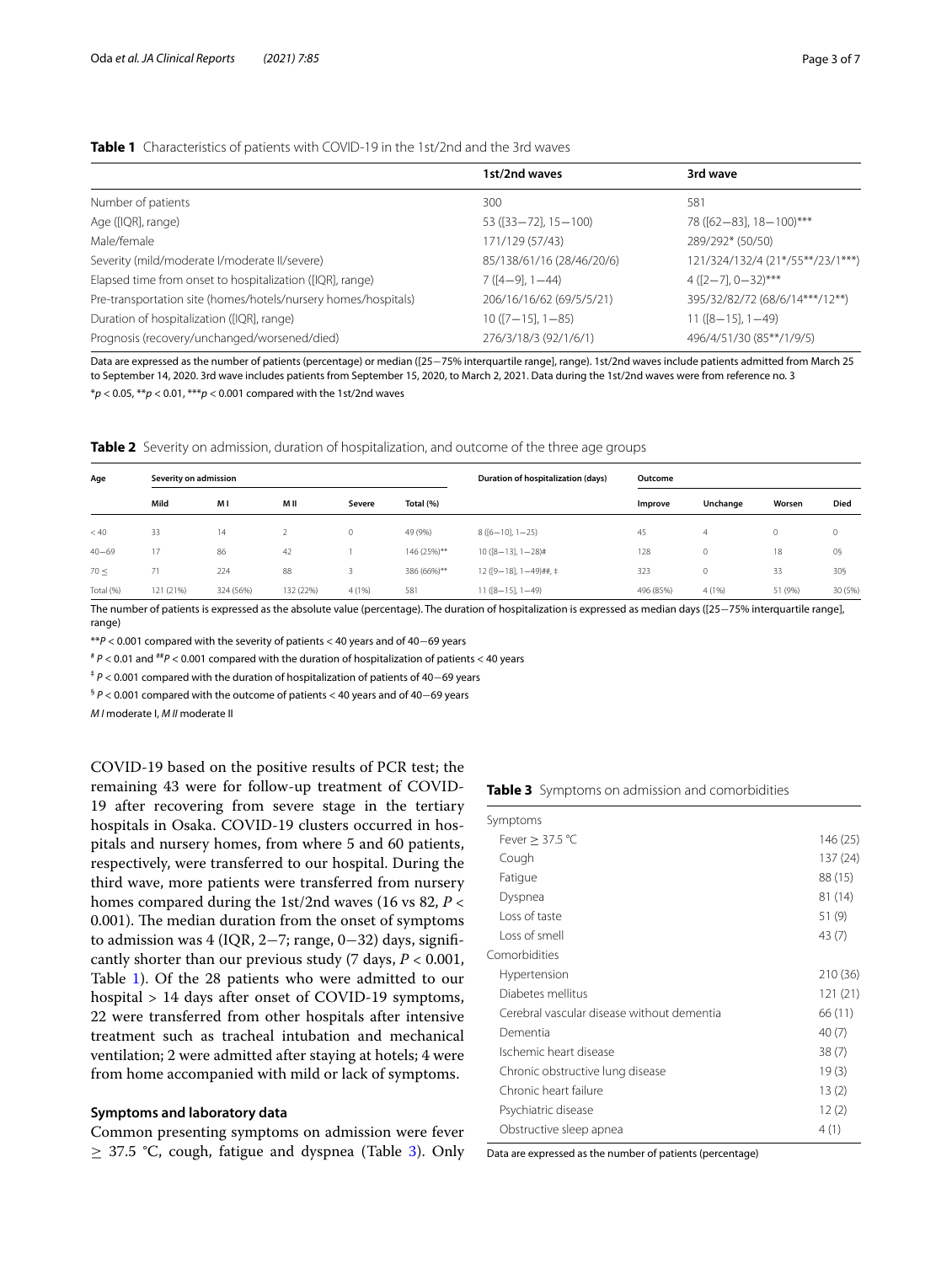49 (37%) of 132 patients with moderate II severity complained of dyspnea, and the remaining 83 patients (63%) did not. Notably, 227 (39%) patients reported no symptoms on admission. The most common comorbidities were hypertension, followed by diabetes mellitus, cerebral vascular disease, and dementia (Table [3](#page-2-2)). Chest XP demonstrated abnormal shadows indicative of pneumonia in 368 (63%) patients. Ground-glass opacity and consolidation typical for COVID-19 pneumonia were detected in 427 (76%) of a total of 563 patients underwent chest CT scan.

## **Treatment and outcome**

Median duration of hospitalization was 11 (IQR, 8−15; range, 1−49) days, comparable with our previous study (Tables  $1$  and  $2$ ). There were significant differences in the duration of hospitalization among the three age groups  $(P < 0.001$ , Table [2](#page-2-1)). It was significantly longer in elderly patients than in middle-aged and young patients (12 vs. 10 and 12 vs. 8 days, *P* < 0.001 for both). It was also signifcantly longer in middle-aged than in young patients  $(P = 0.009)$ . Favipiravir, ciclesonide, dexamethasone, and heparin were administered in 363 (62%), 259 (45%), 318 (55%), and 277 (48%) patients, respectively. Ciclesonide was no longer used after publication of the negative results of the randomized study examining its efficacy in December, 2020 [[13\]](#page-6-11). Of the 4 patients with severe condition on admission, 2 were transferred from tertiary hospitals after intensive treatment for 1 and 10 days. They were still requiring supplemental oxygen 5 L/min for maintaining  $SpO<sub>2</sub> \geq 93%$  after extubation. The remaining 2 patients were emergently transported from home with severe hypoxia, and were transferred to tertiary care hospitals on the day of admission.

Respiratory condition improved in 496 (85%) patients (Tables [1](#page-2-0) and [2\)](#page-2-1), consists of 118 (95%), 277 (85%), and 101 (77%) with initial classifcation of severity of mild, moderate I and II respectively. The proportion of the improved patients to the total number of patients was signifcantly lower than that in the 1st/2nd waves (85% vs 92%,  $P =$ 0.004). Of those 496 patients, 372 were discharged home; 69 and 55 were discharged to outside hospitals and nursing facilities, respectively, because of difficulties in daily life after discharge. Most of them stayed in hospitals and nursery homes before transferring to our hospital.

There were four young female patients who were discharged with no changes in the respiratory condition. Two patients (21 and 39 years) with mild and moderate I severity, respectively, were admitted to our hospital. COVID-19 infection was detected in their small children later, who were admitted to another hospital. Both patients were transferred to a hospital where their children were admitted. A 29-year-old pregnant woman at 30 weeks of gestation with moderate I severity was admitted. She was transferred to a tertiary care hospital because of persistent cough and fever > 39.0 °C, for possible cesarean section. A 28-year-old woman with schizophrenia was transferred from a hotel for fever. She was not able to stay in the ward because of anxiety disorder, and was discharged. These four patients stayed in our hospital  $1-4$ days before transferal.

Respiratory condition worsened in 81 (14%) patients (Table [2\)](#page-2-1), 51 of whom were transferred to tertiary hospitals 5 (IQR 2 $-7$ ; range 1 $-14$ ) days after admission. Their condition of admission was moderate I, II, or severe (*n*  $= 27, 21,$  and 3, respectively), suggesting that respiratory condition rapidly worsened, requiring intensive treatment, even when they did not require oxygen on admission. The remaining 30 patients died on the median day 12 (IQR: 9−18, range 1−37) after withdrawing treatment, all of whom were > 70 (median, 87) years. Mortality rate was fvefold higher than in the 1st/2nd waves (5% vs 1%). Thirteen of them were involved in COVID-19 cluster in nursery homes and transferred directly or via other hospitals to ours. They or their families did not require advanced treatment including tracheal intubation or mechanical ventilation. Severity on admission was mild, moderate I, moderate II, and severe in 1, 18, 10, and 1 patients, respectively. Tracheal intubation, circulatory support, or kidney replacement therapy was not performed in any patients.

Compared with patients whose condition were improved, those with decreased respiratory condition or died were signifcantly older, predominantly male sex, with larger body mass index (Table [4\)](#page-4-0). However, the proportion with comorbidities such as hypertension, diabetes mellitus, and chronic obstructive pulmonary diseases was similar between the two groups. Compared with patients with improved respiratory condition, for patients with decreased respiratory condition, aspartate aminotransferase (AST), lactate dehydrogenase (LDH), creatinine, and infammation-related indices such as C-reactive protein (CRP), D-dimer, and ferritin, but not fbrinogen were signifcantly elevated, lymphocyte counts were signifcantly decreased on admission. Multivariate analysis revealed that age, male sex, body mass index, and CRP were associated with worsening the respiratory condition during hospitalization (*P* < 0.01 for all, Table [5\)](#page-4-1).

# **Discussion**

The total number of patients with confirmed COVID-19 was 9636 during the 7 months before Sep. 14, 2020 (1st/2nd waves), which was increased to 37,623 between September 15 to March 2 (third wave) in Osaka [\[9](#page-6-7)]. Accordingly, the number of admitted patients almost doubled compared with that of the 1st/2nd waves despite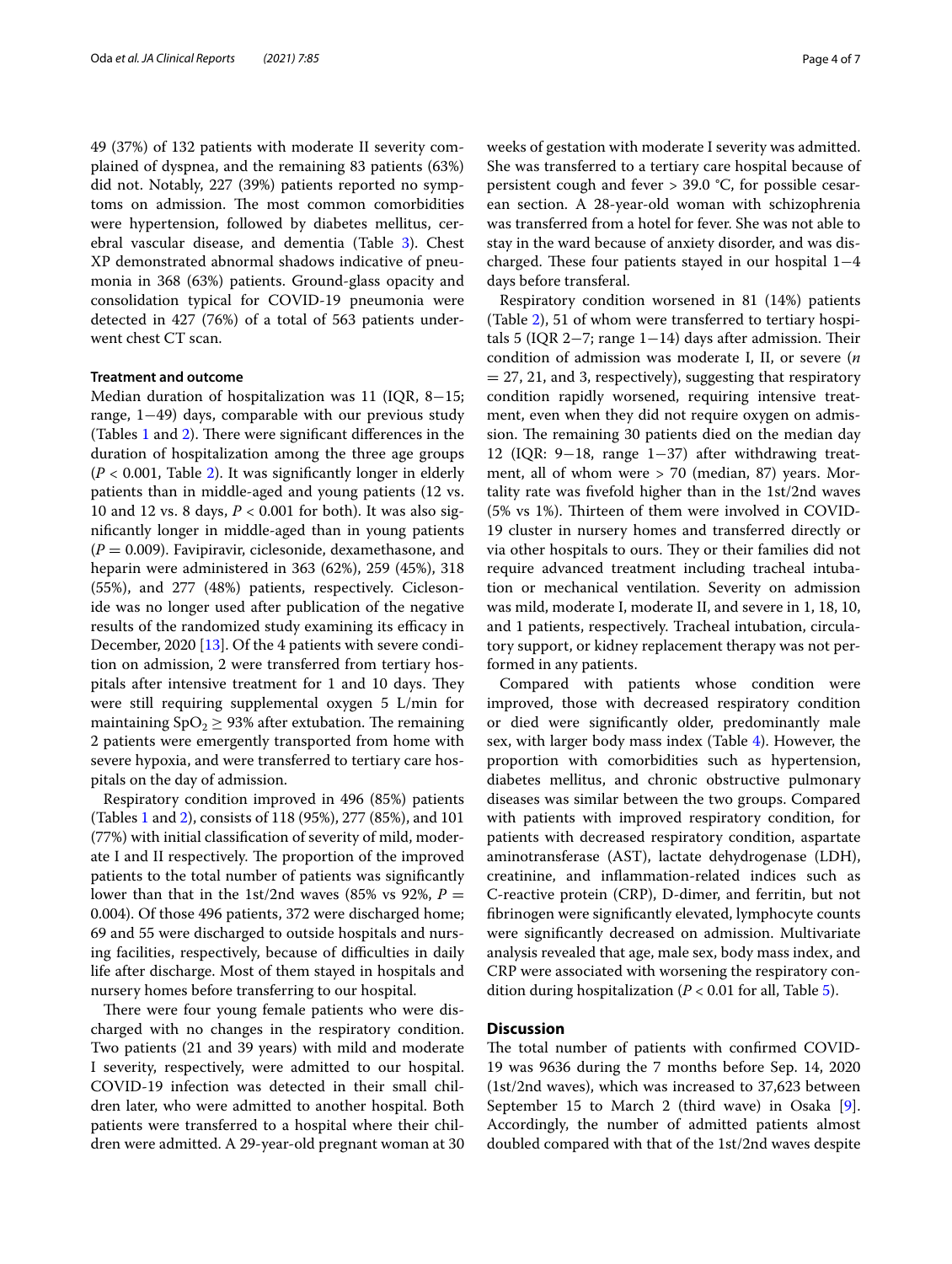| All ( $n = 581$ )   | Improved ( $n = 496$ ) | Worsened and died (n)<br>$= 81$ | P value |
|---------------------|------------------------|---------------------------------|---------|
| $71(62 - 83)$       | $78(60 - 83)$          | $79(71 - 84)$                   | 0.02    |
| 289 (50%)           | 233 (40%)              | 56 (69%)                        | < 0.001 |
| $23(21-26)$         | $23(21-26)$            | $24(21-27)$                     | 0.02    |
|                     |                        |                                 |         |
| 210 (36%)           | 180 (36%)              | 30 (37%)                        | 0.90    |
| 121 (22%)           | 104 (21%)              | 17(21%)                         | 1.00    |
|                     |                        |                                 |         |
| $5.4(4.1 - 7.1)$    | $5.4(4.1 - 7.1)$       | $5.4(4.2 - 7.2)$                | 0.84    |
| $1.1(0.8-1.4)$      | $1.1(0.8 - 1.5)$       | $0.9(0.7-1.2)$                  | 0.002   |
| $31(23-43)$         | $30(22 - 41)$          | $39(28 - 49)$                   | < 0.001 |
| $22(14-36)$         | $22(14-36)$            | $25(17-37)$                     | 0.064   |
| 234 (195 - 304)     | 229 (193 - 298)        | 274 (223 - 372)                 | < 0.001 |
| $0.76(0.60 - 0.98)$ | $0.75(0.59 - 0.96)$    | $0.86(0.68 - 1.10)$             | 0.004   |
| $2.6(0.5-5.9)$      | $2.2(0.4 - 5.3)$       | $5.8(2.8 - 8.8)$                | < 0.001 |
| 418 (337-505)       | 411 (328-505)          | 433 (373 - 538)                 | 0.067   |
| $0.8(0.6-1.4)$      | $0.8(0.6-1.1)$         | $1.0(0.8 - 1.7)$                | 0.003   |
| 366 (176 - 721)     | 351 (168-699)          | 463 (229 - 1035)                | 0.004   |
|                     |                        |                                 |         |

<span id="page-4-0"></span>Table 4 Univariate analysis of characteristics, comorbidities, and laboratory data between patients with recovered and worsened respiratory condition

Data are expressed as the absolute value (percentage) or median (25−75% interquartile range)

Laboratory data were obtained on the day of admission

<span id="page-4-1"></span>**Table 5** Multivariate logistic regression model for worsening the respiratory condition

|                    | Odds ratio (95% CI) | p value |
|--------------------|---------------------|---------|
| Age                | $1.06(1.03 - 1.08)$ | < 0.001 |
| Male sex           | $2.53(1.39 - 4.61)$ | 0.002   |
| Body mass index    | $1.10(1.04 - 1.18)$ | 0.003   |
| C-reactive protein | $1.13(1.07 - 1.19)$ | < 0.001 |

the similar duration of the pandemic. The most remarkable diference in patients' profles from our previous study  $[3]$  $[3]$  was the advanced age (78 vs 53 years). The number of patients with mild severity was decreased while moderate I severity was increased, because respiratory condition was worse in elderly than in young patients, and more elderly patients required hospital treatment. On the other hand, young patients with mild respiratory condition would have been ordered to stay home or in the hotels. Notably, there were almost no sex diferences in the number of patients admitted to our hospital, despite more male patients than female ones in the whole population  $[9, 14]$  $[9, 14]$  $[9, 14]$  $[9, 14]$  $[9, 14]$ . These changes may result from the characteristics that male patients are more vulnerable to respiratory distress, likely to fall into severe condition, and required intensive treatment at tertiary hospitals than female patients [[15\]](#page-6-13).

Median duration from the onset of symptoms to admission was 4 days, remarkably shortened from 7 days in our previous study. It was also signifcantly shorter than 6−7 days reported in a large cohort study in Japan [[16\]](#page-6-14), suggesting rapid deterioration of respiratory condition despite prompt admission from the onset of symptoms. Commonly observed symptoms were fever, cough, and fatigue, in consistent with previous studies [\[3,](#page-6-2) [10](#page-6-8), [16\]](#page-6-14). Note that more than 60% of patients with moderate II severity did not complain of dyspnea, suggesting the possibility of asymptomatic hypoxia [[17\]](#page-6-15) and the importance of routine measurement of SpO2 regardless of the complaints of patients.

Laboratory data with increased transaminase, infammation markers, and enhanced coagulation function on admission were almost consistent with previous reports [[3,](#page-6-2) [15](#page-6-13)]. HT and DM were the representative comorbidities. On the other hand, the number of patients with chronic obstructive pulmonary disease was very small, similar to reports in other countries  $[15, 18]$  $[15, 18]$  $[15, 18]$  $[15, 18]$  $[15, 18]$ . There were elderly patients with suspected pulmonary emphysema by radiographic examination but without a diagnosis of COPD in the present study, which may be responsible for the small number.

Agents used for treatment was almost the same as reported in our previous study. We used ciclesonide until Jan. 12, 2021, in a total of 259 patients, but not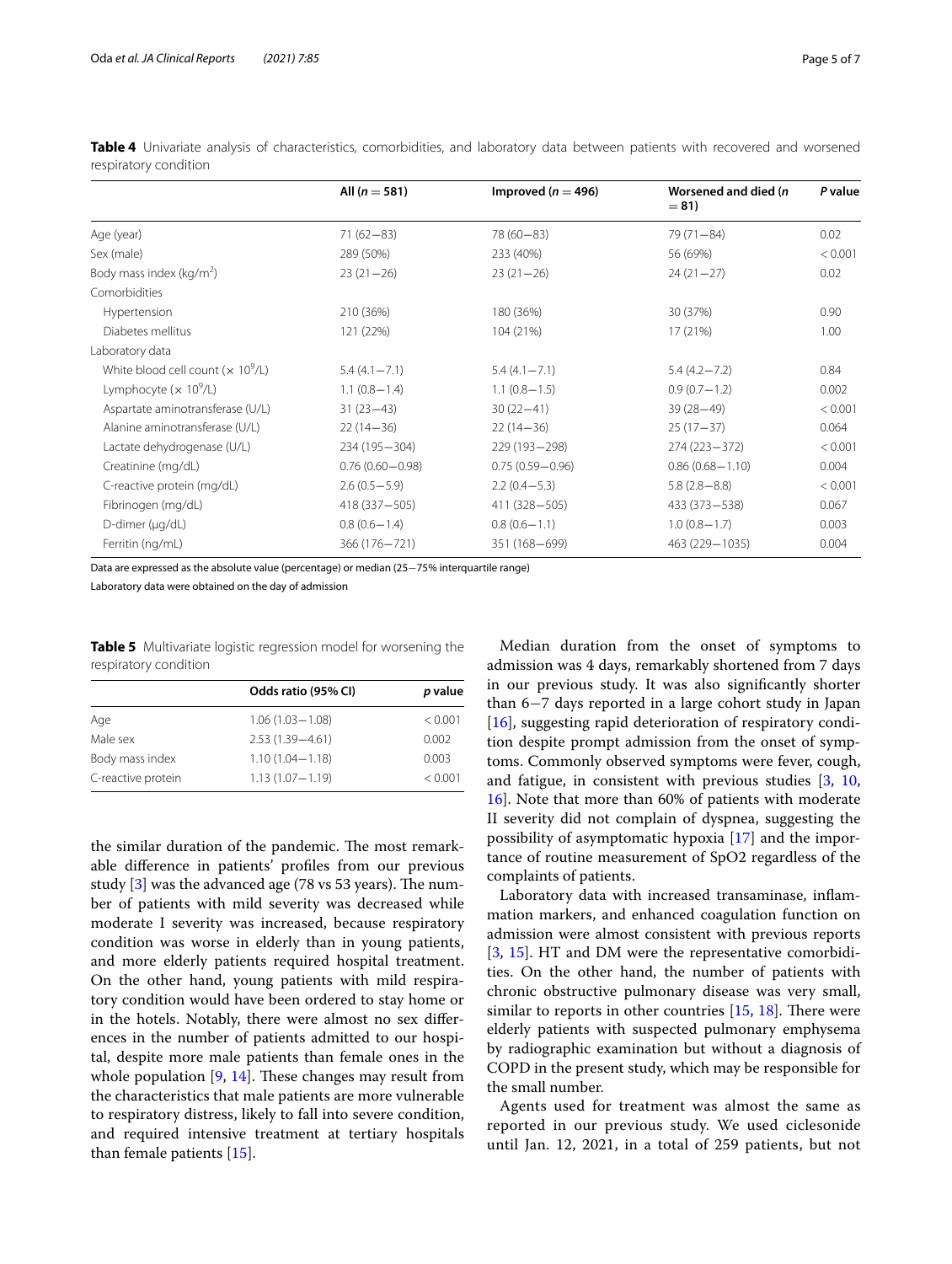remdesivir (Veklury®) or casirivimab/imdevimab (Ronapreve®) yet. Although respiratory condition improved in 85% of the total number of patients, it worsened even in patients with mild and moderate I severity on admission, which was not observed in our previous study and emphasizes the importance of careful observation of the respiratory condition.

There were no differences in the ratio of the number of patients with hypertension and diabetes mellitus between patients with improved and worsened respiratory condition (Table [4\)](#page-4-0), which were clearly diferent from other studies [\[15](#page-6-13)] but was consistent with our previous study  $[3]$  $[3]$  $[3]$ , although the precise reason for it is not clear. All patients requiring further treatment  $(n =$ 51, 9%) were promptly transferred to tertiary hospitals when  $SpO<sub>2</sub>$  decreased below 93% with oxygen inhalation  $\geq$  7 l/min with face mask for  $>$  12 h if they required further treatment.

Mortality rate was 5% (30/581), fvefold increase compared with the previous study [[3\]](#page-6-2), which would result from advanced age compared with our previous study. The number of unvaccinated elderly people, who are prone to aggravate, has increased. Respiratory condition worsened in many elderly patients despite less severity on admission. They were admitted to our hospital, predominantly from nursery homes, because the patients and their families did not want advanced treatment. These backgrounds would be responsible for fvefold increase of the mortality rate. All of them were > 70 years, similar to other hospitals in Japan, where mortality rate is comparable with ours [\[11](#page-6-9)]. Mortality rate in the total number of afected patients with COVID-19 in Osaka prefecture was 1.9% (180/9,636) during the 1st/2nd waves, which was increased to 2.5%  $(943/37,623)$  $(943/37,623)$  $(943/37,623)$  during the third wave  $[9]$ , despite it was unchanged in overall Japan [\[1\]](#page-6-0). Although the mortality rate of the general population in Japan was still lower than other countries because of the unknown reason [[1](#page-6-0)], rapid deterioration of the respiratory condition in this patient population should be noted.

Vaccination is a promising method for preventing infection as well as exacerbation of COVID-19, and has been performed all over the world [\[19](#page-6-17)]. Implementation of vaccine of COVID-19 in Japan progressed very sluggishly compared with other developed countries, and only < 1% of people received at least one dose of the vaccination of COVID-19 even in March, 2021, at the end of this study period [\[20\]](#page-6-18). With the increasing number of elderly people who has completed vaccination following the policy of prioritizing elderly in Japan [[2\]](#page-6-1), the age composition of in-hospital patients with COVID-19 might be changed, and more young and middle-aged patients may require admission.

Of importance the B.1.617.2 (delta) variant of SARS-CoV-2 is rapidly prevailing; however, patients afected with it were not observed during the study period. Because efectiveness of vaccination against clinical outcomes with this variant has been limited [\[21](#page-6-19)], an increase of the number of patients afected with the variant is predictable. In preparation for upcoming sixth wave of COVID-19 outbreak, improvement of medical environment such as vaccination to all populations, increase of the number of hospital beds are urgent problems. Also, establishment of medical system so as to adequately respond to the requirement of intensive treatment of patients with severe condition, to facilitate rapid transfer of those patients from neighborhood hospitals, and to avoid overwhelming healthcare capacity would contribute to comprehend the prognosis of patients.

There are several limitations in our study. First, we have treated only patients with mild and moderate severity, implying that the data do not represent the epidemiology of the Osaka area. Patients requiring intensive treatment such as tracheal intubation and mechanical ventilation have been transferred to tertiary hospitals and their outcome is not known. In-hospital mortality is infuenced according to the severity of the patients who can be taken care of in our institute. Also, the causes of death of the patients in our hospital were predominantly withdrawal because they or their families did not require further treatment when the condition was worsened. Second, details of patients staying homes and hotels, waiting for admission were not examined. Third, the degree of coagulation function or radiographic fndings, and its relation with prognosis, has not been evaluated.

In summary, patients admitted to our hospital during the third wave was older compared with those during the 1st/2nd waves. Although the elapsed time from the onset of symptoms to admission was shortened, mortality rate was increased to 5%. Old age, male sex, increased body mass index, and plasma CRP on admission would be responsible for worsening of the respiratory condition.

#### **Abbreviations**

COVID-19: Coronavirus disease 2019; SARS-CoV-2: Severe acute respiratory distress coronavirus 2; 1st/2nd waves: The frst and second waves.

#### **Acknowledgements**

We thank Mr. Toshihiro Baba for providing information of the patients.

#### **Authors' contributions**

YO collected data and wrote the main paper. MS collected data; SS and OK planned the treatment of patients. The authors read and approved the fnal manuscript.

#### **Funding**

The authors declare that they have no funding.